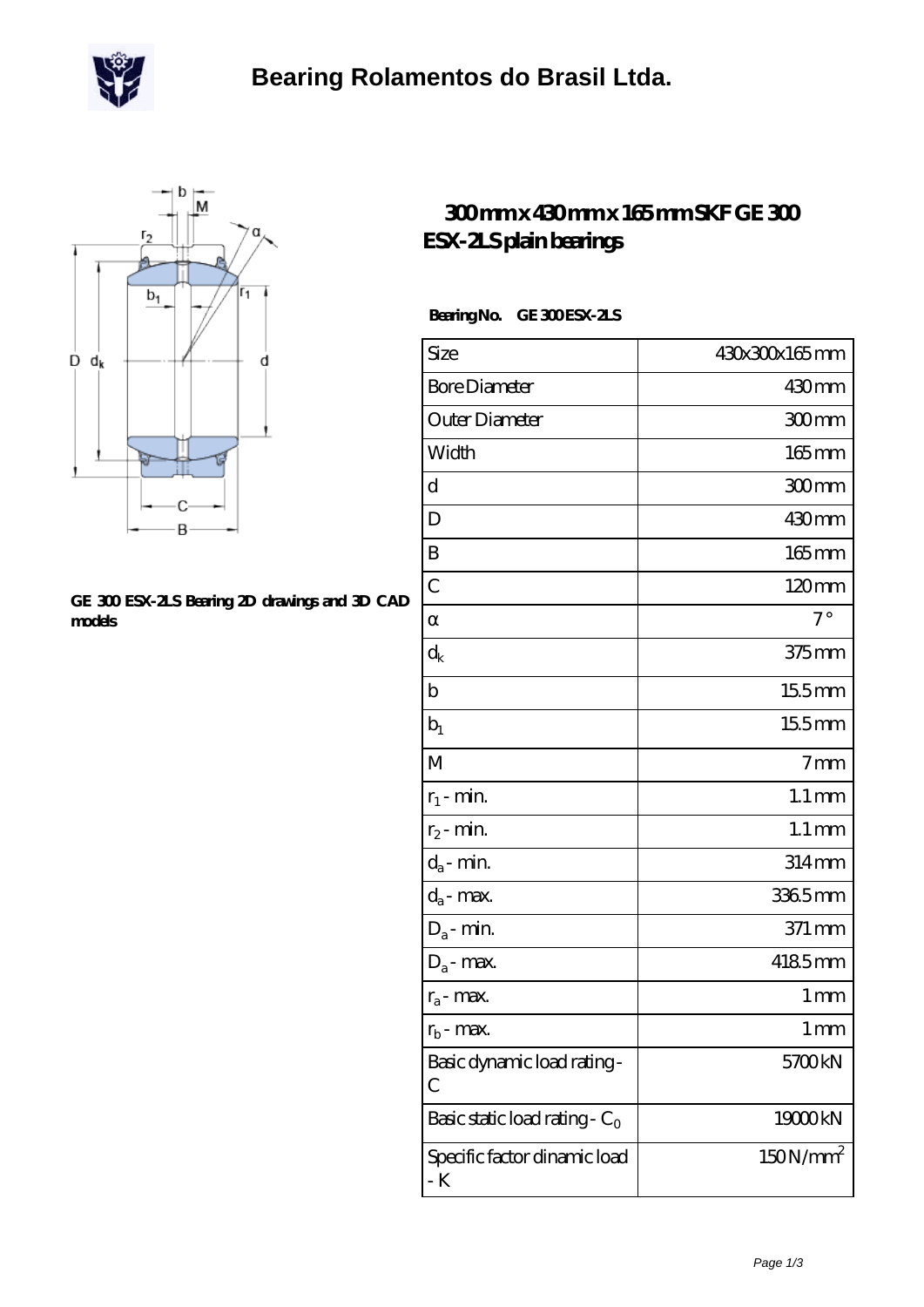

| Specific factor static load -<br>$K_{\Omega}$ | $500N/mm^2$          |
|-----------------------------------------------|----------------------|
| Constant - $K_M$                              | 330                  |
| Size                                          | 30x430x165mm         |
| <b>Bore Diameter</b>                          | 300mm                |
| Outer Diameter                                | 430mm                |
| Width                                         | 165mm                |
| d                                             | 300mm                |
| D                                             | 430mm                |
| B                                             | $165$ mm             |
| $\mathcal C$                                  | 120mm                |
|                                               | $7^{\circ}$          |
| $\rm{d}_k$                                    | $375$ mm             |
| b                                             | $155$ mm             |
| $b_1$                                         | $155$ mm             |
| M                                             | 7 <sub>mm</sub>      |
| $r_1$ - min.                                  | $1.1 \,\mathrm{mm}$  |
| $r_2$ - min.                                  | $1.1 \,\mathrm{mm}$  |
| $d_a$ - min.                                  | 314mm                |
| $d_a$ - max.                                  | 3365mm               |
| $D_a$ - min.                                  | 371 mm               |
| $D_a$ - max.                                  | 4185mm               |
| $r_a$ - max.                                  | $1 \,\mathrm{mm}$    |
| $r_{\rm b}$ - max.                            | $1 \,\mathrm{mm}$    |
| Basic dynamic load rating-<br>С               | 5700kN               |
| Basic static load rating - $C_0$              | 19000kN              |
| Specific factor dinamic load<br>- K           | 150N/mm <sup>2</sup> |
| Specific factor static load -<br>$K_{\Omega}$ | $500N/mm^2$          |
| Constant - K <sub>M</sub>                     | 33C                  |
|                                               |                      |